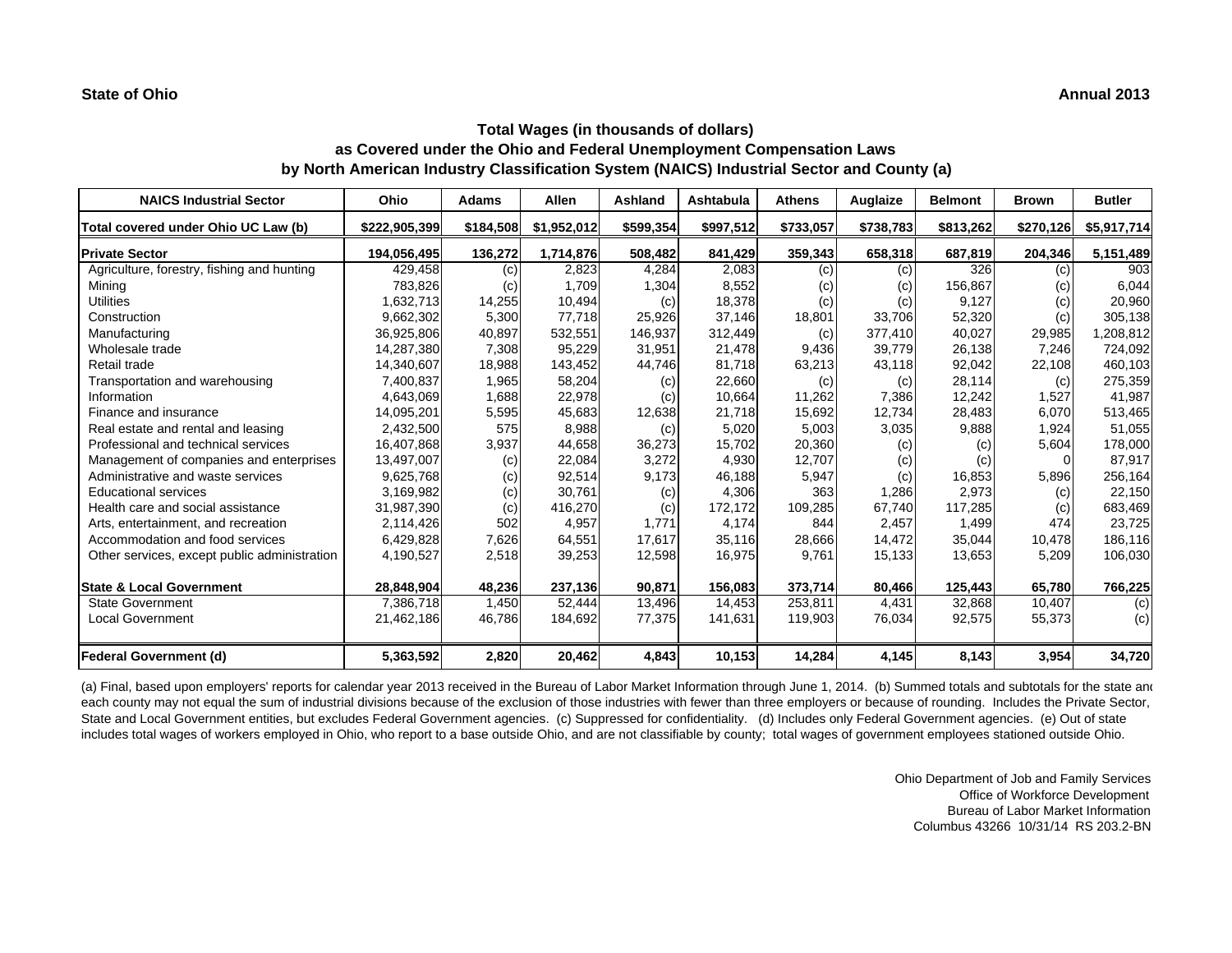| <b>NAICS Industrial Sector</b>               | Carroll   | Champaign | Clark       | <b>Clermont</b> | <b>Clinton</b> | Columbiana | Coshocton | Crawford | Cuyahoga               | <b>Darke</b> |
|----------------------------------------------|-----------|-----------|-------------|-----------------|----------------|------------|-----------|----------|------------------------|--------------|
| Total covered under Ohio UC Law (b)          | \$246,185 | \$394,631 | \$1,687,096 | \$2,092,506     | \$590,979      | \$973,232  | \$394,028 |          | \$439,699 \$34,853,171 | \$614,702    |
| <b>Private Sector</b>                        | 216,609   | 330,396   | 1,444,469   | 1,800,562       | 511,749        | 817,186    | 342,356   | 373,388  | 31,078,704             | 541,708      |
| Agriculture, forestry, fishing and hunting   | 363       | (c)       | 11,795      | (c)             | (c)            | 3,219      | 2.361     | (c)      | 4.864                  | (c)          |
| Mining                                       | 10,955    | (c)       | 3,331       | (c)             | (c)            | 6,587      | 2,580     | (c)      | 24,900                 | (c)          |
| <b>Utilities</b>                             | 2,771     | (c)       | (c)         | 33,808          | (c)            | 10,699     | 36,348    | (c)      | 116,227                | 3,971        |
| Construction                                 | 56,696    | 9,618     | 44,680      | 115,438         | 9,001          | 47,618     | 8,457     | 13,563   | 1,153,611              | 37,192       |
| Manufacturing                                | 57,293    | 188,445   | 326,103     | 274,700         | 164,783        | 235,967    | 122,940   | 125,526  | 4,230,213              | 198,247      |
| Wholesale trade                              | 8,248     | 19,210    | (c)         | 163,273         | (c)            | 41,639     | 4,721     | 21,834   | 2,155,539              | 24,844       |
| Retail trade                                 | 17,080    | 22,895    | 132,140     | 234,084         | 37.136         | 100,145    | 27,538    | 31,061   | 1,648,594              | 44,741       |
| Transportation and warehousing               | 16,113    | (c)       | 127,725     | 94,007          | 111,896        | 40,976     | 10,263    | (c)      | 954,220                | 42,157       |
| Information                                  | (c)       | 3,129     | 10,419      | 85,868          | 10,648         | 5,031      | 2,099     | 1,120    | 822,593                | 3,037        |
| Finance and insurance                        | 3,360     | 8.002     | 113,314     | 182,392         | 20,384         | 23,159     | 8,832     | 30,209   | 3,016,452              | 26,163       |
| Real estate and rental and leasing           | 1,150     | 2,236     | 15,107      | 35,210          | 3,630          | 7,520      | 1,232     | 1,886    | 594,591                | 2,478        |
| Professional and technical services          | 4,637     | 15,142    | (c)         | 127,303         | 8,824          | 14,819     | (c)       | 18,723   | 3,289,666              | (c)          |
| Management of companies and enterprises      |           | (c)       | (c)         | 30,397          | 13,471         | 6,946      | (c)       | (c)      | 2,437,712              | (c)          |
| Administrative and waste services            | 6,175     | (c)       | 46,567      | 77,233          | 7,274          | 41,993     | 29,747    | (c)      | 1,540,715              | 12,725       |
| <b>Educational services</b>                  |           | (c)       | 30,070      | 12,223          | (c)            | 4,215      | 1,683     | (c)      | 759,561                | 883          |
| Health care and social assistance            | 16,735    | (c)       | 268.477     | 190,001         | (c)            | 170,086    | 53,324    | (c)      | 6,193,365              | 84,881       |
| Arts, entertainment, and recreation          | 966       | 1.674     | 6.748       | 13,290          | 797            | 3,002      | 1,393     | 950      | 633,415                | 2,675        |
| Accommodation and food services              | 8,034     | 7,952     | 61,297      | 86,192          | 15,168         | 29,234     | 8,520     | 12,501   | 871,862                | 10,931       |
| Other services, except public administration | 4,257     | 4,966     | 63,170      | 41,480          | 7,782          | 24,331     | 5,658     | 6,812    | 630,605                | 8,124        |
| <b>State &amp; Local Government</b>          | 29,576    | 64,236    | 242,627     | 291,943         | 79,231         | 156,046    | 51,672    | 66,311   | 3,774,467              | 72,994       |
| <b>State Government</b>                      | 1,453     | 2,147     | 6,767       | 28,434          | 7,122          | 17,563     | 2,116     | 7,080    | 251,592                | 1,733        |
| <b>Local Government</b>                      | 28,123    | 62,088    | 235,859     | 263,509         | 72,109         | 138.483    | 49,557    | 59,231   | 3,522,875              | 71,261       |
| <b>Federal Government (d)</b>                | 1,944     | 3,048     | 32,275      | 17,052          | 8,225          | 36,920     | 3,342     | 4,295    | 1,135,701              | 4,878        |

(a) Final, based upon employers' reports for calendar year 2013 received in the Bureau of Labor Market Information through June 1, 2014. (b) Summed totals and subtotals for the state and each county may not equal the sum of industrial divisions because of the exclusion of those industries with fewer than three employers or because of rounding. Includes the Private Sector, State and Local Government entities, but excludes Federal Government agencies. (c) Suppressed for confidentiality. (d) Includes only Federal Government agencies. (e) Out of state includes total wages of workers employed in Ohio, who report to a base outside Ohio, and are not classifiable by county; total wages of government employees stationed outside Ohio.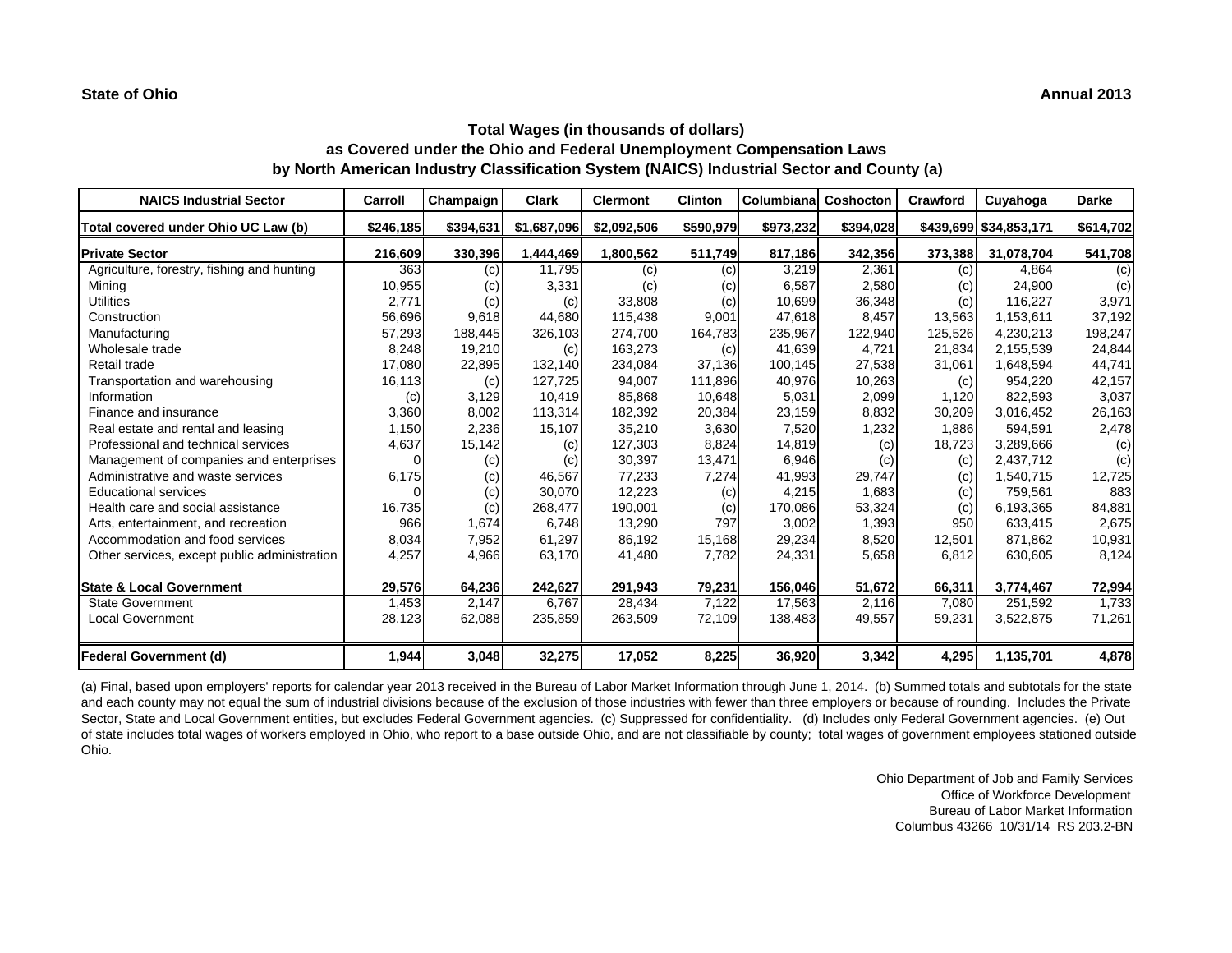| <b>NAICS Industrial Sector</b>               | <b>Defiance</b> | <b>Delaware</b> | Erie        | <b>Fairfield</b> | <b>Fayette</b> | <b>Franklin</b>        | <b>Fulton</b> | Gallia    | Geauga      | Greene      |
|----------------------------------------------|-----------------|-----------------|-------------|------------------|----------------|------------------------|---------------|-----------|-------------|-------------|
| Total covered under Ohio UC Law (b)          | \$619,209       | \$4,045,400     | \$1,236,449 | \$1,373,646      |                | \$350,851 \$33,326,079 | \$625,160     | \$403,040 | \$1,253,772 | \$2,212,000 |
| <b>Private Sector</b>                        | 547,979         | 3,703,902       | 1,036,035   | 1,120,213        | 287,882        | 27,428,863             | 542,346       | 340,350   | 1,099,083   | 1,793,778   |
| Agriculture, forestry, fishing and hunting   | 2,139           | (c)             | (c)         | 1,841            | 2,649          | 11.951                 | (c)           | (c)       | (c)         | (c)         |
| Mining                                       |                 | (c)             | (c)         | 1,855            | $\Omega$       | 19,638                 | (c)           | (c)       | (c)         | (c)         |
| <b>Utilities</b>                             | (c)             | 11,157          | (c)         | 12,152           | (c)            | 230,668                | (c)           | 66,601    | (c)         | (c)         |
| Construction                                 | 14,920          | 127.405         | 36,694      | 73,631           | 9,882          | 1.181.748              | 31,197        | 7.482     | 88,599      | 61,697      |
| Manufacturing                                | 257,413         | 362,693         | 306,169     | 215,801          | 72,125         | 2,072,936              | 279,263       | 26,379    | 343,681     | 174,652     |
| Wholesale trade                              | (c)             | 155,431         | 49,941      | 42,950           | (c)            | 1,690,409              | 36,175        | 3,498     | 103,312     | (c)         |
| Retail trade                                 | 55,354          | 271,545         | 105,086     | 153,114          | 48,478         | 2,058,558              | 38,345        | 32,585    | 110,718     | 221,604     |
| Transportation and warehousing               | 21,520          | 165,220         | (c)         | 28,392           | 43,396         | 1,716,599              | (c)           | 15,209    | (c)         | (c)         |
| Information                                  | 7,584           | 61,460          | 10,032      | 12,314           | 1,861          | 1,084,006              | 2,940         | 3,246     | 5,741       | 40,083      |
| Finance and insurance                        | 29,450          | 447,909         | 36,005      | 30,097           | 19,135         | 3,283,442              | 9,109         | 15,533    | 35,973      | 92,162      |
| Real estate and rental and leasing           | 1,711           | 29,339          | 7,163       | 10,937           | 1,818          | 464,471                | 1,890         | 1,286     | 7,336       | 13,613      |
| Professional and technical services          | 9,906           | 436.647         | 21,604      | 43,530           | (c)            | 3,218,742              | (c)           | (c)       | 55,142      | 575,145     |
| Management of companies and enterprises      | 3,787           | (c)             | 8,960       | 18,912           | (c)            | 2,171,808              | (c)           | (c)       | 9,046       | 14,608      |
| Administrative and waste services            | 14,612          | (c)             | 24,367      | 103,784          | 4,806          | 1,692,843              | 12,003        | 7,933     | 64.795      | 75,175      |
| <b>Educational services</b>                  | (c)             | 36.767          | 6,316       | 7,123            | (c)            | 485,026                | 960           | (c)       | 19.147      | 61,304      |
| Health care and social assistance            | (c)             | 251,060         | 193,028     | 251,320          | (c)            | 4,067,226              | 66,592        | (c)       | 141,156     | 216,244     |
| Arts, entertainment, and recreation          | 1,277           | 54.764          | 75,174      | 6,573            | 1,830          | 258,764                | 4,048         | 416       | 8,857       | 10,908      |
| Accommodation and food services              | 15,826          | 153,928         | 84,642      | 68,012           | 13,350         | 998,577                | 13,387        | 12,907    | 29,575      | 101,401     |
| Other services, except public administration | 10,847          | 59,548          | 18,144      | 37,873           | 3,321          | 721,451                | 6,539         | 7,603     | 35,422      | 28,193      |
| <b>State &amp; Local Government</b>          | 71,230          | 341,498         | 200,414     | 253,433          | 62,969         | 5,897,216              | 82,814        | 62,690    | 154,689     | 418,222     |
| <b>State Government</b>                      | 3,882           | 33,165          | 45,198      | 35,052           | 1,819          | 3,280,893              | 4,802         | 16,763    | 12,193      | (c)         |
| <b>Local Government</b>                      | 67,349          | 308,333         | 155,216     | 218,380          | 61,149         | 2,616,323              | 78,012        | 45,926    | 142,496     | (c)         |
| <b>Federal Government (d)</b>                | 4,177           | 11,914          | 22,189      | 13,078           | 2,411          | 866,540                | 4,540         | 3,691     | 5,249       | 1,108,346   |

(a) Final, based upon employers' reports for calendar year 2013 received in the Bureau of Labor Market Information through June 1, 2014. (b) Summed totals and subtotals for the state and each county may not equal the sum of industrial divisions because of the exclusion of those industries with fewer than three employers or because of rounding. Includes the Private Sector, State and Local Government entities, but excludes Federal Government agencies. (c) Suppressed for confidentiality. (d) Includes only Federal Government agencies. (e) Out of state includes total wages of workers employed in Ohio, who report to a base outside Ohio, and are not classifiable by county; total wages of government employees stationed outside Ohio.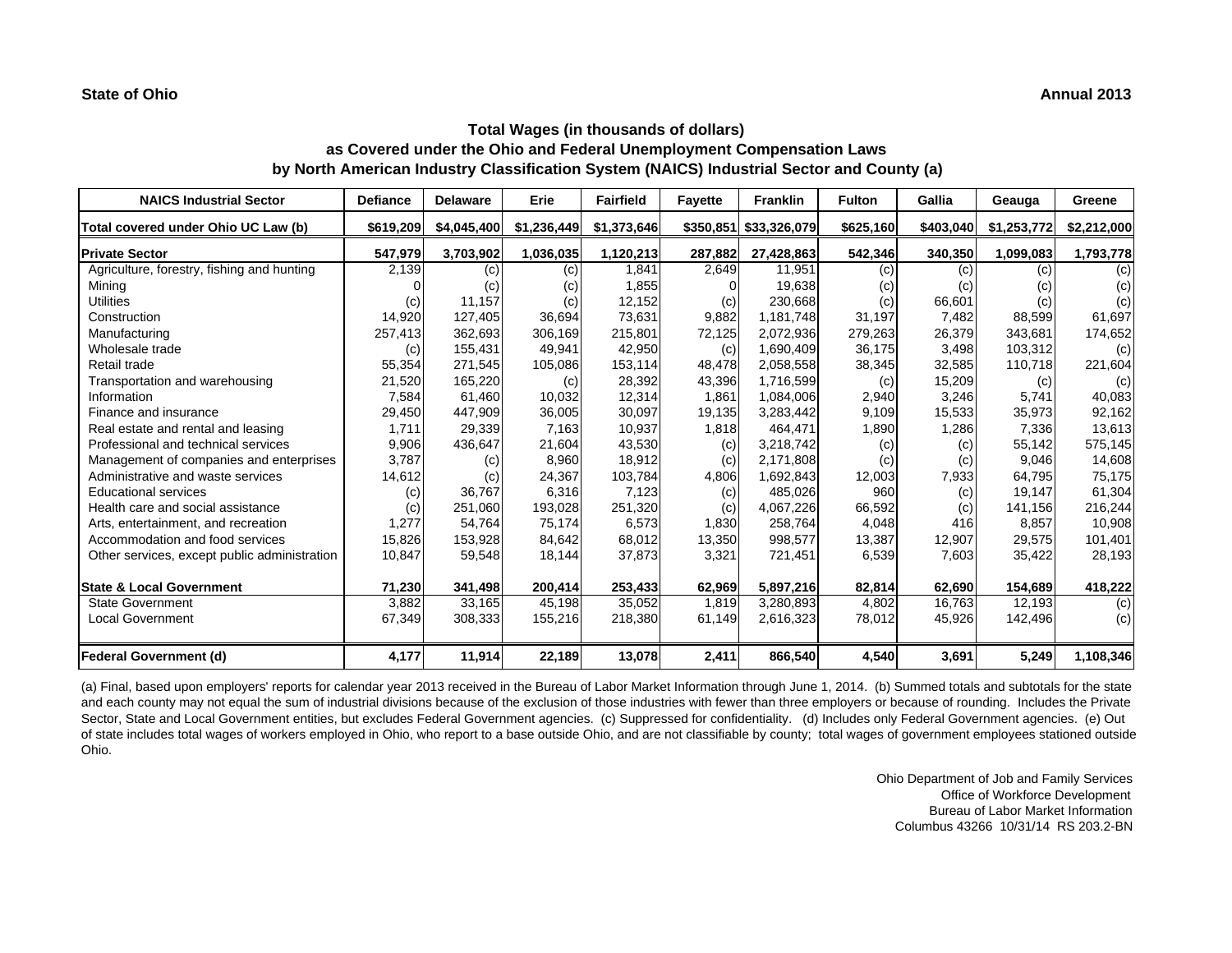| <b>NAICS Industrial Sector</b>               | <b>Guernsey</b> | <b>Hamilton</b>        | <b>Hancock</b> | <b>Hardin</b> | <b>Harrison</b> | Henry     | Highland  | <b>Hocking</b> | <b>Holmes</b> | <b>Huron</b> |
|----------------------------------------------|-----------------|------------------------|----------------|---------------|-----------------|-----------|-----------|----------------|---------------|--------------|
| Total covered under Ohio UC Law (b)          |                 | \$517,339 \$26,293,269 | \$1,880,211    | \$275,543     | \$150,625       | \$404,002 | \$322,587 | \$197,260      | \$574,148     | \$741,179    |
| <b>Private Sector</b>                        | 436,503         | 24,345,999             | 1,753,352      | 231,133       | 130,333         | 332,297   | 235,878   | 131,637        | 519,393       | 650,554      |
| Agriculture, forestry, fishing and hunting   | 880             | 6,375                  | (c)            | 6,634         | 296             | (c)       | 846       | (c)            | 5,059         | (c)          |
| Mining                                       | 15,683          | 6,724                  | (c)            |               | 33,172          | (c)       | 1,527     | (c)            | 4,265         | (c)          |
| <b>Utilities</b>                             | 3,333           | 96,192                 | 6,609          | 3,282         | 3,883           | (c)       | 3,608     | 230            | (c)           | (c)          |
| Construction                                 | 45,976          | 1,020,701              | 46,791         | 4,624         | 26,713          | 24,071    | 11,638    | 11,779         | 66,506        | 77,836       |
| Manufacturing                                | 133,725         | 3,217,442              | 581,636        | 90,709        | 18,887          | 166,347   | 81,629    | 36,410         | 224,572       | 258,406      |
| Wholesale trade                              | 18,417          | 1,693,576              | 74.132         | 13,079        | 10,621          | (c)       | 6,555     | 2,826          | 27,153        | (c)          |
| Retail trade                                 | 42,285          | 1,157,171              | 124,267        | 18,925        | 5,007           | 27,379    | 33,718    | 16,933         | 48,092        | 47,330       |
| Transportation and warehousing               | 12,046          | 461.477                | 108,316        | 8,886         | 3,543           | 20,221    | 5,724     | 1,164          | (c)           | 33,603       |
| Information                                  | 2,847           | 665,213                | 13,545         | 1,470         | (c)             | 3,604     | 6,104     | 1,615          | 2,850         | 6,345        |
| Finance and insurance                        | 12,475          | 2,030,547              | 29,407         | 7,687         | (c)             | 11,114    | 16,014    | 8,812          | 14,917        | 18,676       |
| Real estate and rental and leasing           | 1,811           | 324,411                | 12,029         | 1,280         | (c)             | 2,009     | 1,522     | 2,265          | 1,319         | 3,606        |
| Professional and technical services          | 24,907          | 2,641,123              | 59,462         | 3,336         | 6,451           | (c)       | (c)       | 2,359          | (c)           | 15,483       |
| Management of companies and enterprises      | (c)             | 3,868,410              | 326,945        | $\Omega$      | (c)             | (c)       | (c)       |                | (c)           | (c)          |
| Administrative and waste services            | (c)             | 1,115,512              | 50,860         | 1,345         | (c)             | 3,612     | 4,075     | 3,258          | 31,081        | (c)          |
| <b>Educational services</b>                  | 982             | 376.116                | 40,811         | (c)           |                 | 494       | 424       | 836            | (c)           | 4,261        |
| Health care and social assistance            | 80,731          | 4,068,674              | 193,760        | (c)           | 12,906          | 39,320    | 40,693    | 19,903         | (c)           | 96,208       |
| Arts, entertainment, and recreation          | 673             | 505,055                | 3,414          | 570           | 528             | 335       | 900       | 722            | 1.476         | 1,995        |
| Accommodation and food services              | 22,116          | 658,368                | 49,860         | 12,456        | 2,088           | 6,008     | 9,862     | 13,239         | 16,018        | 16,695       |
| Other services, except public administration | 7,346           | 432,912                | 29,460         | 3,384         | (c)             | 6,689     | 4,144     | 4,348          | 6,567         | 11,557       |
| <b>State &amp; Local Government</b>          | 80,837          | 1,947,270              | 126,859        | 44,410        | 20,292          | 71,705    | 86,709    | 65,623         | 54,755        | 90,624       |
| <b>State Government</b>                      | 23,868          | 407,157                | 12,971         | 1,511         | 2,253           | 1,783     | 3,757     | 16,000         | 1,532         | 3,624        |
| <b>Local Government</b>                      | 56,968          | 1,540,113              | 113,888        | 42,899        | 18,039          | 69,922    | 82,952    | 49,624         | 53,222        | 87,000       |
| <b>Federal Government (d)</b>                | 6,186           | 638,390                | 8,181          | 3,037         | 2,286           | 3,070     | 4,553     | 1,926          | 2,881         | 6,671        |

(a) Final, based upon employers' reports for calendar year 2013 received in the Bureau of Labor Market Information through June 1, 2014. (b) Summed totals and subtotals for the state and each county may not equal the sum of industrial divisions because of the exclusion of those industries with fewer than three employers or because of rounding. Includes the Private Sector, State and Local Government entities, but excludes Federal Government agencies. (c) Suppressed for confidentiality. (d) Includes only Federal Government agencies. (e) Out of state includes total wages of workers employed in Ohio, who report to a base outside Ohio, and are not classifiable by county; total wages of government employees stationed outside Ohio.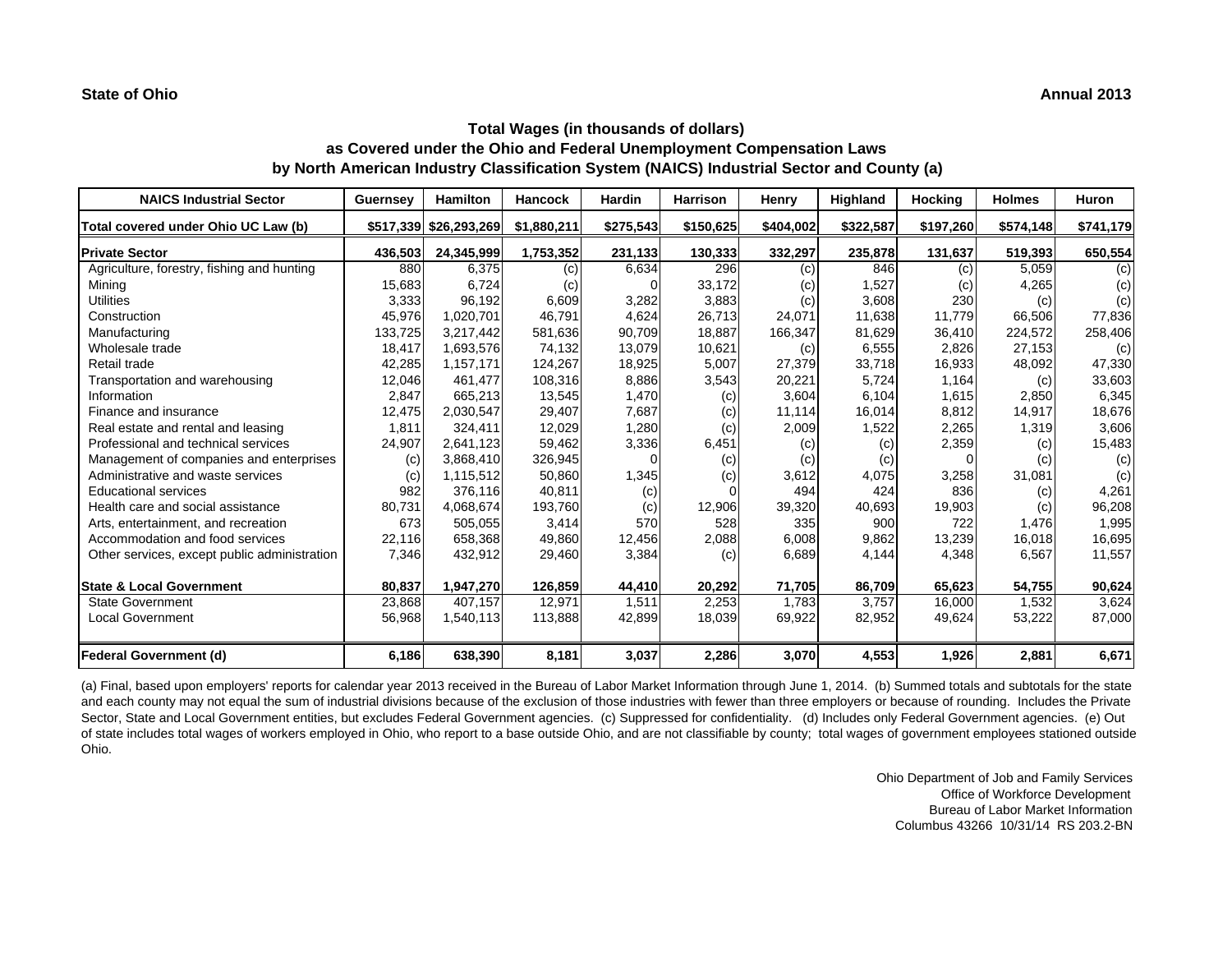| <b>NAICS Industrial Sector</b>               | <b>Jackson</b> | <b>Jefferson</b> | Knox      | Lake        | Lawrence  | Licking     | Logan     | Lorain      | Lucas       | <b>Madison</b> |
|----------------------------------------------|----------------|------------------|-----------|-------------|-----------|-------------|-----------|-------------|-------------|----------------|
| Total covered under Ohio UC Law (b)          | \$338,128      | \$753,242        | \$771,539 | \$3,805,980 | \$369,509 | \$1,888,239 | \$773,886 | \$3,721,989 | \$8,551,752 | \$561,664      |
| <b>Private Sector</b>                        | 284,822        | 649,397          | 676,943   | 3,339,957   | 273,010   | 1,592,400   | 697,895   | 3,136,621   | 7,310,487   | 428,423        |
| Agriculture, forestry, fishing and hunting   | 1,631          | (c)              | 3,091     | 21,689      |           | 16,469      | 2,591     | 25,955      | 6,846       | (c)            |
| Mining                                       | 7,552          | (c)              | 3,103     | 12,102      |           | 5,525       | 1,929     | 691         | 8.766       | (c)            |
| <b>Utilities</b>                             | (c)            | 82,419           | 3,086     | 124,066     | 5,303     | 13,709      | 1,798     | 26,211      | 34,362      | (c)            |
| Construction                                 | 16,909         | (c)              | 43,562    | 185,858     | 37,767    | 101,460     | 25,451    | 171,167     | 430,444     | 15,725         |
| Manufacturing                                | 123,515        | 66,252           | 297,330   | 1,243,108   | 25,012    | 310,571     | 341,628   | 1,025,555   | 1,461,360   | 152,993        |
| Wholesale trade                              | 9,013          | 20,599           | 18,502    | 200,213     | 9,596     | 74,990      | 28,323    | 181,234     | 370,662     | (c)            |
| Retail trade                                 | 30,072         | 65,504           | 51,345    | 311,328     | 43,246    | 189,491     | 37,593    | 300,438     | 599,290     | 33,887         |
| Transportation and warehousing               | (c)            | 45,374           | 8,397     | 38,341      | 27,604    | 88,776      | 68,434    | 73,451      | 257,667     | 74,094         |
| Information                                  | 2,569          | 18,176           | 5,666     | 32,159      | 3,553     | 15,063      | 3,033     | 28,259      | 127,097     | 3,989          |
| Finance and insurance                        | 9,760          | 14,979           | 13,814    | 76,978      | 9,542     | 142,519     | 10,243    | 103,506     | 324,555     | 5,963          |
| Real estate and rental and leasing           | 1,695          | 6,439            | 2,452     | 29,056      | 2,443     | 11,799      | 5,149     | 21,843      | 116,845     | 1,586          |
| Professional and technical services          | 3,239          | 11,175           | 17,207    | 148,056     | 7,412     | 111,859     | 22,867    | 126.190     | 500,592     | (c)            |
| Management of companies and enterprises      | 1,212          | 1,743            | 4,008     | 94,301      | 4,037     | 50,958      | 5,625     | 121,126     | 326,981     | (c)            |
| Administrative and waste services            | 14,812         | 24,494           | 14,958    | 135,787     | 9,283     | 52,258      | 44,909    | 142.709     | 351,412     | 17,344         |
| <b>Educational services</b>                  | 659            | (c)              | 57,106    | 43,743      | 1,046     | 48,368      | 428       | 101,683     | 102,664     | (c)            |
| Health care and social assistance            | 41,443         | (c)              | 100,623   | 415,363     | 65,078    | 244,746     | 66,924    | 482,837     | 1,788,904   | (c)            |
| Arts, entertainment, and recreation          | 332            | 3,460            | 2,273     | 18,606      | 369       | 10,736      | (c)       | 15,673      | 83,824      | 632            |
| Accommodation and food services              | 9,890          | 22,464           | 20,220    | 124,598     | 14,768    | 68,744      | (c)       | 109.875     | 254,490     | 14,255         |
| Other services, except public administration | 5,066          | 14,349           | 10,200    | 84,605      | 6,951     | 34,359      | 13,801    | 78,219      | 163,727     | 4,881          |
| <b>State &amp; Local Government</b>          | 53,307         | 103,845          | 94,595    | 466.023     | 96,499    | 295,838     | 75,991    | 585,368     | 1,241,266   | 133,241        |
| <b>State Government</b>                      | 7,237          | 3,329            | 13,617    | 5,381       | 9,683     | 42,030      | 3,412     | 56,393      | 429,532     | 66,832         |
| <b>Local Government</b>                      | 46,070         | 100,515          | 80,978    | 460,643     | 86,816    | 253,809     | 72,579    | 528,976     | 811,734     | 66,410         |
| <b>Federal Government (d)</b>                | 3,429          | 8,730            | 5,179     | 27,843      | 6,178     | 22,733      | 6,791     | 111,121     | 122,835     | 3,857          |

(a) Final, based upon employers' reports for calendar year 2013 received in the Bureau of Labor Market Information through June 1, 2014. (b) Summed totals and subtotals for the state and each county may not equal the sum of industrial divisions because of the exclusion of those industries with fewer than three employers or because of rounding. Includes the Private Sector, State and Local Government entities, but excludes Federal Government agencies. (c) Suppressed for confidentiality. (d) Includes only Federal Government agencies. (e) Out of state includes total wages of workers employed in Ohio, who report to a base outside Ohio, and are not classifiable by county; total wages of government employees stationed outside Ohio.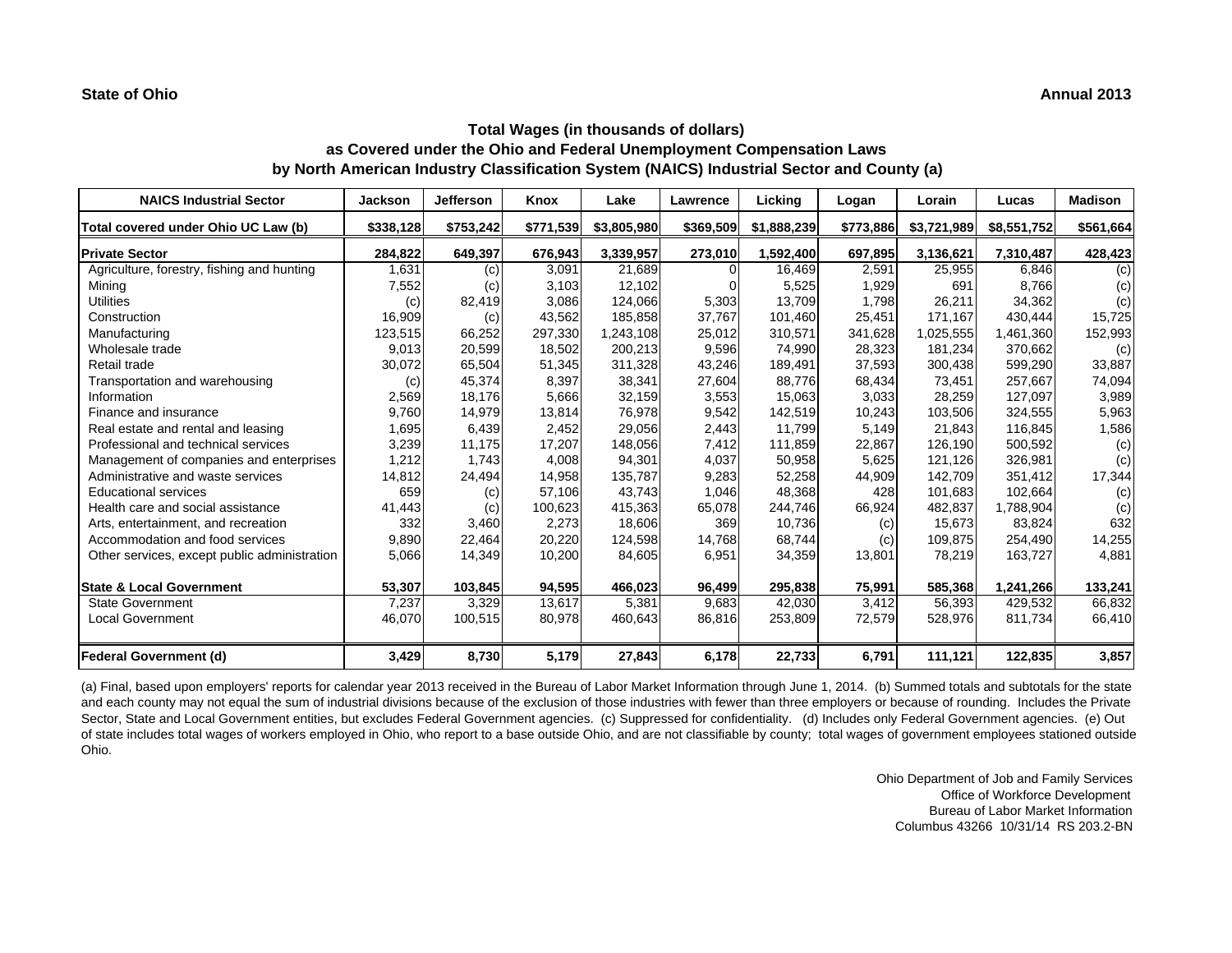# **as Covered under the Ohio and Federal Unemployment Compensation Laws by North American Industry Classification System (NAICS) Industrial Sector and County (a)**

| <b>NAICS Industrial Sector</b>               | <b>Mahoning</b> | <b>Marion</b> | <b>Medina</b> | <b>Meigs</b> | <b>Mercer</b> | Miami       | <b>Monroe</b> | <b>Montgomery</b>      | Morgan   | <b>Morrow</b> |
|----------------------------------------------|-----------------|---------------|---------------|--------------|---------------|-------------|---------------|------------------------|----------|---------------|
| Total covered under Ohio UC Law (b)          | \$3,370,260     | \$878,648     | \$2,188,109   | \$94,690     | \$637,376     | \$1,462,588 |               | \$120,597 \$10,113,798 | \$75,284 | \$160,617     |
| <b>Private Sector</b>                        | 2,868,003       | 728,992       | 1,919,586     | 63,122       | 546,027       | 1,280,592   | 99,189        | 8,917,386              | 55,539   | 108,692       |
| Agriculture, forestry, fishing and hunting   | 4,705           | (c)           | 4,210         | 859          | (c)           | (c)         | (c)           | 8.687                  | (c)      | 961           |
| Mining                                       | 12,564          | (c)           | 1,465         | 6,743        | (c)           | (c)         | 6,751         | 1,141                  | (c)      | 417           |
| <b>Utilities</b>                             | 26,816          | 7,751         | (c)           | (c)          | (c)           | (c)         | (c)           | 78,114                 | (c)      | (c)           |
| Construction                                 | 239,637         | 21.696        | 165,258       | 8,124        | 39,910        | 62,263      | 9,456         | 395,491                | 1,255    | 10,059        |
| Manufacturing                                | 429,003         | 271,549       | 428,985       | 4,270        | 250,792       | 491,798     | (c)           | 1,332,073              | 22,178   | 42,191        |
| Wholesale trade                              | 216,434         | 35,823        | 161,888       | 1,221        | (c)           | (c)         | (c)           | 496,861                | (c)      | 5,098         |
| Retail trade                                 | 304,309         | 69,359        | 212,700       | 12,483       | 52,663        | 118,352     | 8,335         | 590,891                | 5,206    | 13,468        |
| Transportation and warehousing               | 123,841         | 21,206        | (c)           | (c)          | 37,690        | 69,986      | 9,624         | 328,092                | 105      | (c)           |
| Information                                  | 49,573          | 31,490        | 14,358        | 470          | 5,492         | 3,594       | 598           | 504,798                | 848      | 681           |
| Finance and insurance                        | 112,703         | 16,805        | 54,937        | 3,756        | 26,002        | 32,860      | 5,424         | 595,044                | 2,222    | 2,625         |
| Real estate and rental and leasing           | 25,041          | 10,154        | 21,216        | 218          | 2,448         | 8,229       | 204           | 117,775                | 134      | 1,054         |
| Professional and technical services          | 139,500         | 11,801        | 105,147       | (c)          | (c)           | (c)         | 1,371         | 786,913                | (c)      | (c)           |
| Management of companies and enterprises      | 65,642          | 5,953         | 199,574       | (c)          | (c)           | (c)         | $\Omega$      | 321.114                | (c)      | (c)           |
| Administrative and waste services            | 250,662         | 23,956        | 81,131        | 2,246        | 8,177         | 55,127      | 1,220         | 382,810                | 745      | 1,897         |
| <b>Educational services</b>                  | 22,214          | 1,255         | 8,431         | (c)          | 715           | 5,002       | (c)           | 250,868                |          | (c)           |
| Health care and social assistance            | 632,589         | 155,584       | 225,971       | (c)          | 42,138        | 148,521     | (c)           | 2,154,884              | 9,784    | (c)           |
| Arts, entertainment, and recreation          | 12,988          | 1,726         | 11,914        | $\Omega$     | 1,292         | 3,522       | (c)           | 48,263                 | (c)      | 626           |
| Accommodation and food services              | 130,881         | 24,682        | 73,915        | 4,424        | 12,337        | 49,650      | (c)           | 320,600                | (c)      | 4,265         |
| Other services, except public administration | 68,902          | 13,375        | 37,484        | 1,712        | 12,209        | 28,443      | 2,383         | 202,967                | 698      | 2,693         |
| <b>State &amp; Local Government</b>          | 502,257         | 149,656       | 268,522       | 31,568       | 91,349        | 181,996     | 21,408        | 1,196,411              | 19,745   | 51,925        |
| <b>State Government</b>                      | 136.381         | 36.310        | 5,530         | 1.457        | 5,992         | 6,302       | 1,325         | 78.129                 | 2,264    | 3,289         |
| <b>Local Government</b>                      | 365,876         | 113,346       | 262,992       | 30,110       | 85,358        | 175,694     | 20,083        | 1,118,282              | 17,481   | 48,636        |
| <b>Federal Government (d)</b>                | 76,404          | 6,120         | 18,916        | 2,973        | 4,886         | 9,718       | 2,103         | 286,335                | 1,822    | 2,066         |

(a) Final, based upon employers' reports for calendar year 2013 received in the Bureau of Labor Market Information through June 1, 2014. (b) Summed totals and subtotals for the state and each county may not equal the sum of industrial divisions because of the exclusion of those industries with fewer than three employers or because of rounding. Includes the Private Sector, State and Local Government entities, but excludes Federal Government agencies. (c) Suppressed for confidentiality. (d) Includes only Federal Government agencies. (e) Out of state includes total wages of workers employed in Ohio, who report to a base outside Ohio, and are not classifiable by county; total wages of government employees stationed outside Ohio.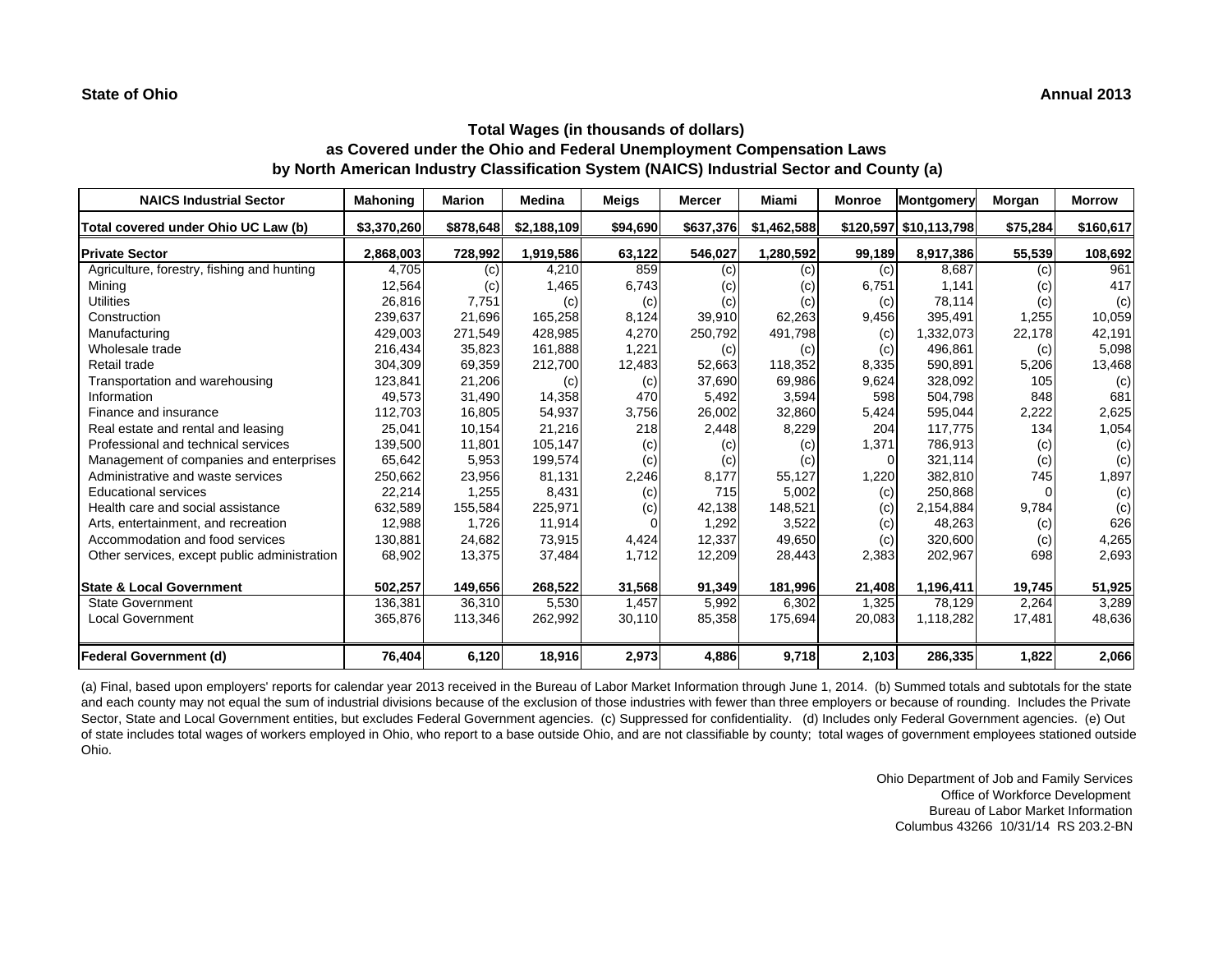| <b>NAICS Industrial Sector</b>               | <b>Muskingum</b> | <b>Noble</b> | <b>Ottawa</b> | Paulding  | Perry     | Pickaway                   | <b>Pike</b> | Portage     | Preble    | Putnam    |
|----------------------------------------------|------------------|--------------|---------------|-----------|-----------|----------------------------|-------------|-------------|-----------|-----------|
| Total covered under Ohio UC Law (b)          | \$1,098,850      | \$145,964    | \$509,466     | \$144,145 | \$192,928 | \$532,819                  | \$412,191   | \$2,073,197 | \$336,963 | \$386,269 |
| <b>Private Sector</b>                        | 923,799          | 108,203      | 432,427       | 108,532   | 143,502   | 370,400                    | 363,395     | 1,492,549   | 279,564   | 334,041   |
| Agriculture, forestry, fishing and hunting   | 507              | (c)          | (c)           | 14,389    | 549       | (c)                        | (c)         | 3,693       | (c)       | (c)       |
| Mining                                       | 36,793           | (c)          | (c)           | 554       | 9,751     | (c)                        | (c)         | 9,538       | (c)       | (c)       |
| <b>Utilities</b>                             | 17,465           | 446          | (c)           | (c)       | 2,427     | 2,200                      | (c)         | (c)         | (c)       | (c)       |
| Construction                                 | 30,879           | 50,615       | 19,946        | 4,406     | 34,572    | 29,200                     | 37,179      | 81,056      | 10,285    | 32,528    |
| Manufacturing                                | 138,867          | 10,205       | 116,076       | 47,286    | 30,857    | 141,591                    | 27,008      | 512.376     | 152,369   | 168,292   |
| Wholesale trade                              | 31,140           | 3,869        | (c)           | 6,378     | 2.788     | 17,317                     | 10.968      | 180.770     | 11,281    | 17,936    |
| Retail trade                                 | 112,914          | 6,209        | 38,879        | 8,150     | 15,183    | 34,540                     | 19,676      | 148,074     | 29,898    | 23,274    |
| Transportation and warehousing               | 54,657           | 3,117        | 11,299        | (c)       | 1,925     | 13,665                     | (c)         | (c)         | (c)       | (c)       |
| Information                                  | 19,553           | 454          | 2,634         | 478       | 1.116     | 4.765                      | 1,269       | 14,972      | 723       | 2,233     |
| Finance and insurance                        | 34,854           | (c)          | 12,885        | 3,766     | 5,038     | 11,728                     | 7,362       | 34,065      | 8,696     | 12,913    |
| Real estate and rental and leasing           | 6,917            | (c)          | 3,327         | 435       | 277       | 2,344                      | 994         | 19,591      | 1,389     | 840       |
| Professional and technical services          | 27,310           | 3,624        | (c)           | 1,507     | 3,059     | $\left( \mathrm{c}\right)$ | (c)         | 69,097      | (c)       | 6,184     |
| Management of companies and enterprises      | 7,923            | (c)          | (c)           | $\Omega$  | 1,181     | (c)                        | (c)         | 52,412      | (c)       | $\Omega$  |
| Administrative and waste services            | 25,596           | (c)          | (c)           | 2,980     | 4,700     | 15,068                     | 161,304     | 55,462      | 7,186     | 10,204    |
| <b>Educational services</b>                  | 19,279           |              | 847           | (c)       | (c)       | (c)                        | 403         | 20,759      | (c)       | 1,853     |
| Health care and social assistance            | 282,498          | 7,141        | 51,073        | (c)       | (c)       | (c)                        | 52,439      | 119,532     | (c)       | 25,098    |
| Arts, entertainment, and recreation          | 5,592            | 53           | 16,282        | (c)       | 332       | 1,851                      | 114         | 11,797      | 720       | 1,396     |
| Accommodation and food services              | 44,188           | 2,681        | 29,419        | (c)       | 4,806     | 13,989                     | 8,401       | 67,252      | 10,759    | 6,630     |
| Other services, except public administration | 26,866           | 1,098        | 8,755         | 2,529     | 2,544     | 4,901                      | 3,582       | 36,626      | 5,209     | 6,063     |
| <b>State &amp; Local Government</b>          | 175,052          | 37.761       | 77,038        | 35,613    | 49,426    | 162,419                    | 48,797      | 580,648     | 57,399    | 52,227    |
| <b>State Government</b>                      | 12,292           | 22,672       | 7,740         | 1,291     | 1,813     | 65,575                     | 3,607       | (c)         | 2,882     | 1,689     |
| <b>Local Government</b>                      | 162,760          | 15,089       | 69,299        | 34,322    | 47,614    | 96,844                     | 45,189      | (c)         | 54,517    | 50,539    |
| <b>Federal Government (d)</b>                | 11,693           | 931          | 8,164         | 2,005     | 2,516     | 4,339                      | 4,629       | 16,662      | 3,291     | 3,083     |

(a) Final, based upon employers' reports for calendar year 2013 received in the Bureau of Labor Market Information through June 1, 2014. (b) Summed totals and subtotals for the state and each county may not equal the sum of industrial divisions because of the exclusion of those industries with fewer than three employers or because of rounding. Includes the Private Sector, State and Local Government entities, but excludes Federal Government agencies. (c) Suppressed for confidentiality. (d) Includes only Federal Government agencies. (e) Out of state includes total wages of workers employed in Ohio, who report to a base outside Ohio, and are not classifiable by county; total wages of government employees stationed outside Ohio.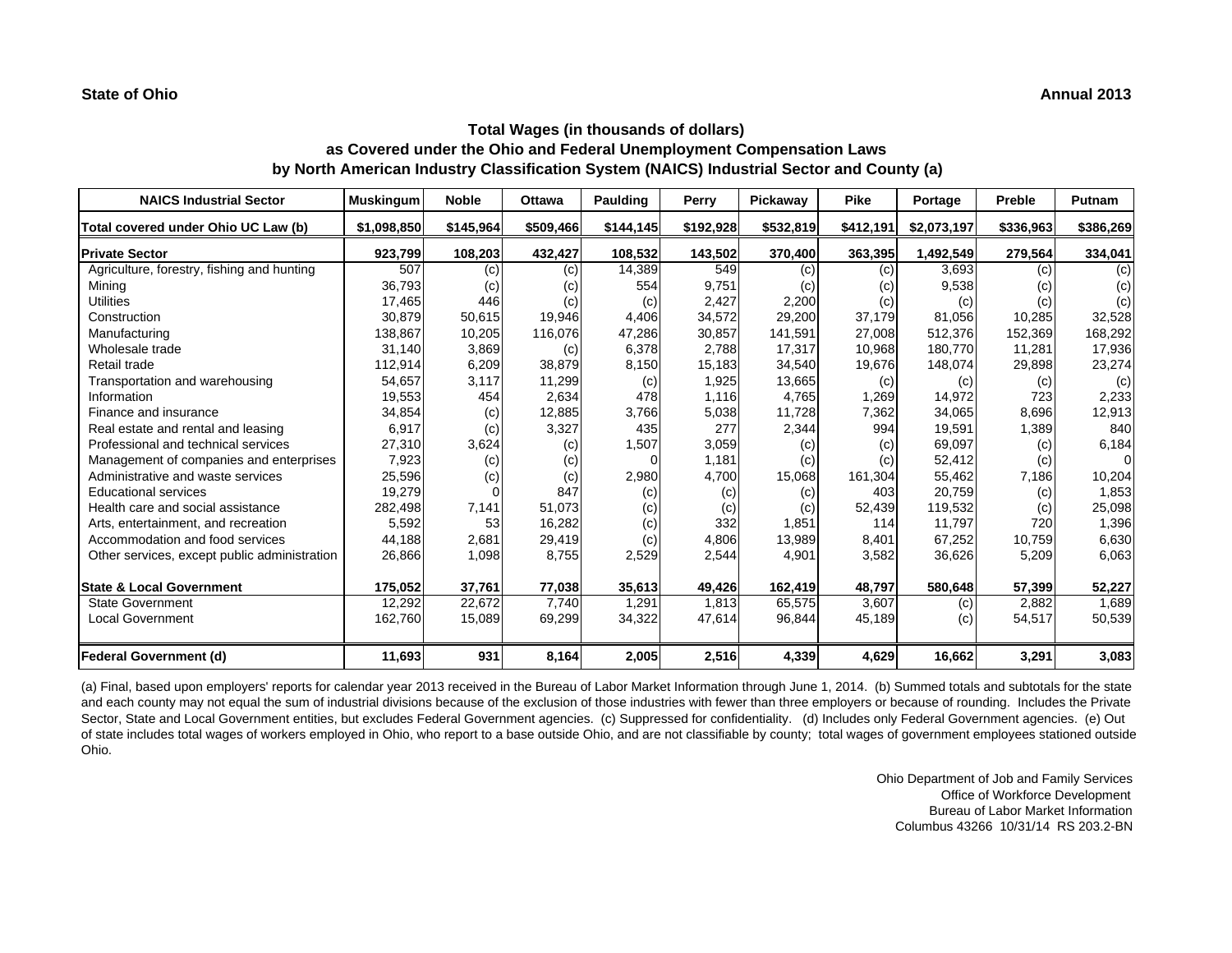| <b>NAICS Industrial Sector</b>               | <b>Richland</b> | <b>Ross</b> | <b>Sandusky</b> | <b>Scioto</b> | <b>Seneca</b> | <b>Shelby</b> | <b>Stark</b> | <b>Summit</b>            | <b>Trumbull</b> | <b>Tuscarawas</b> |
|----------------------------------------------|-----------------|-------------|-----------------|---------------|---------------|---------------|--------------|--------------------------|-----------------|-------------------|
| Total covered under Ohio UC Law (b)          | \$1,697,154     | \$982,154   | \$934,176       | \$763,483     | \$601,834     | \$1,145,353   |              | \$5,866,586 \$11,274,146 | \$2,583,477     | \$1,165,416       |
| <b>Private Sector</b>                        | 1,413,956       | 788,547     | 818,913         | 578,245       | 507,153       | 1,050,826     | 5,169,823    | 10,037,756               | 2,219,151       | 998,731           |
| Agriculture, forestry, fishing and hunting   | 2,208           | 1,656       | (c)             | (c)           | 2,825         | 3.330         | 10,094       | 1,359                    | 3.157           | 4,598             |
| Mining                                       | 451             | 793         | (c)             | (c)           | 6,225         |               | 41,917       | 4,350                    | 2,993           | 35,137            |
| <b>Utilities</b>                             | (c)             | 12,553      | 4,502           | 6,171         | 7,213         | (c)           | 58,565       | 76,702                   | 9,748           | 5,144             |
| Construction                                 | 81,864          | 22,480      | 58,951          | 30,544        | 40,306        | 69,622        | 326,248      | 446.769                  | 119,284         | 54,770            |
| Manufacturing                                | 435,937         | 256,544     | 397,317         | 72,157        | 162,764       | 629,087       | 1,396,861    | 1,570,898                | 751,112         | 330,449           |
| Wholesale trade                              | 79,846          | 20,129      | 25,224          | 8,914         | 26,482        | 70,888        | 292,806      | 807,463                  | 92,917          | 66,730            |
| Retail trade                                 | 152,449         | 84,126      | 64,733          | 69,960        | 53,942        | 48,534        | 449.680      | 798,607                  | 232,278         | 100,200           |
| Transportation and warehousing               | (c)             | 27,533      | 24,744          | 16,469        | 22,861        | (c)           | 124,526      | 335,569                  | 106,943         | 37,422            |
| Information                                  | 41,249          | 16,050      | 5,150           | 7.324         | 5,899         | 7,341         | 63.530       | 198.984                  | 18,525          | 9,905             |
| Finance and insurance                        | 52,051          | 19,470      | 19,497          | 19,271        | 18,845        | 17,236        | 277,017      | 557,693                  | 62,352          | 27,446            |
| Real estate and rental and leasing           | 10,076          | 3,257       | 11,643          | 5,742         | 1,238         | 3,715         | 50,561       | 95,001                   | 25,541          | 8,361             |
| Professional and technical services          | 40,615          | 14,724      | 12,353          | 30,707        | 9,935         | (c)           | 227,775      | 812,801                  | 52,655          | 39,332            |
| Management of companies and enterprises      | 5,258           | 12,313      | 15,077          | 3,865         | 15,003        | (c)           | 121,037      | 1,339,690                | 93,535          | 3,825             |
| Administrative and waste services            | 83,370          | 16,550      | 23,874          | 15,977        | 8,609         | 40,688        | 212,215      | 454,630                  | 116,459         | 41,048            |
| <b>Educational services</b>                  | 9,216           | 3,470       | (c)             | 3.771         | 32,465        | (c)           | 86.790       | 101,032                  | 9,404           | 2,714             |
| Health care and social assistance            | 271,134         | 228,994     | (c)             | 241,750       | 64,439        | (c)           | 1,073,451    | 1,855,494                | 384,468         | 159,589           |
| Arts, entertainment, and recreation          | 6,687           | 2,564       | 4,281           | 827           | 1,730         | 1,064         | 30,330       | 64,456                   | 8,984           | 3,914             |
| Accommodation and food services              | 59,942          | 34,577      | 21,850          | 31,751        | 16,162        | 16,547        | 202,348      | 292,833                  | 80,149          | 42,903            |
| Other services, except public administration | 28,849          | 10,765      | 15,804          | 12,123        | 10,208        | 13,477        | 124,072      | 223,426                  | 48,647          | 25,244            |
| <b>State &amp; Local Government</b>          | 283,198         | 193,607     | 115,263         | 185,238       | 94,681        | 94,527        | 696,763      | 1,236,390                | 364,326         | 166,685           |
| <b>State Government</b>                      | 68,720          | 74,963      | 4,866           | 66,786        | 13,667        | 13,212        | 70,280       | 272,923                  | 46,276          | 22,709            |
| <b>Local Government</b>                      | 214,478         | 118,644     | 110,397         | 118,453       | 81,014        | 81,315        | 626,483      | 963,467                  | 318,050         | 143,977           |
| <b>Federal Government (d)</b>                | 32,735          | 100,306     | 5,624           | 8,928         | 6,078         | 3,498         | 58,026       | 126,604                  | 27,215          | 12,909            |

(a) Final, based upon employers' reports for calendar year 2013 received in the Bureau of Labor Market Information through June 1, 2014. (b) Summed totals and subtotals for the state and each county may not equal the sum of industrial divisions because of the exclusion of those industries with fewer than three employers or because of rounding. Includes the Private Sector, State and Local Government entities, but excludes Federal Government agencies. (c) Suppressed for confidentiality. (d) Includes only Federal Government agencies. (e) Out of state includes total wages of workers employed in Ohio, who report to a base outside Ohio, and are not classifiable by county; total wages of government employees stationed outside Ohio.